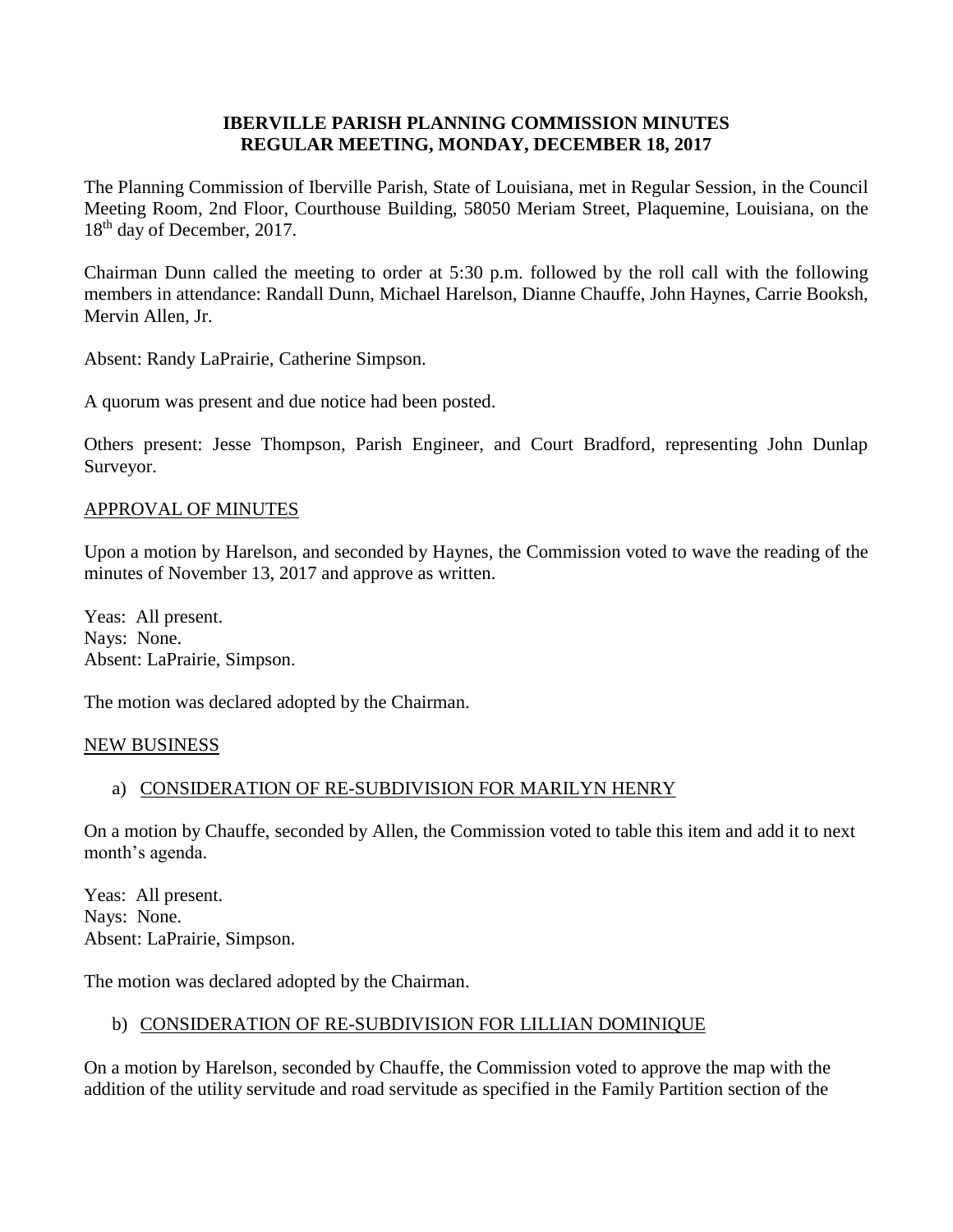Unified Development Code and also extending both servitudes for full access. The survey was prepared by John Dunlap Land Surveying, Inc. The map reflects the subdivision of a 11.318 acre tract, a 2.814 acre tract, a 0.506 acre tract, a 0.563 acre tract and a 3.020 acre tract into Lots W-1, W-2, W-3, W-4, W-5, W-6, W-7, W-8, W-9, and W-10, located in Sections 22 and 23, T-7-S, R-9-W, Southeast Land District, East of the Mississippi River, Iberville Parish, Louisiana for Lillian Dominique.

Yeas: All present. Nays: None. Absent: LaPrairie, Simpson.

The motion was declared adopted by the Chairman.

## c) CONSIDERATION OF RE-SUBDIVISION FOR MARY WILLIS

On a motion by Chauffe, seconded by Haynes, the Commission voted to approve as is. The survey was prepared by John Dunlap Land Surveying, Inc. The map reflects the subdivision of a 18.580 acre tract into Lots MW-1, MW-2, MW-3, MW-4, and MW-5 located in Section 17, T-8-S, R-1-W, Southeast Land District, East of the Mississippi River, Iberville Parish, Louisiana for Mary Willis.

Yeas: All present. Nays: None. Absent: LaPrairie, Simpson.

The motion was declared adopted by the Chairman.

## d) CONSIDERATION OF RE-SUBDIVISION FOR CRAIG TRUSCLAIR

On a motion by Harelson, seconded by Allen, the Commission voted to approve as is. The survey was prepared by John Dunlap Land Surveying, Inc. The map reflects the subdivision of a 1.011 acre tract into Lots 1 and 2 located in Section 38, T-10-S, R-13-E, Southeast Land District, West of the Mississippi River, Iberville Parish, Louisiana for Craig Trusclair.

Yeas: All present. Nays: None. Absent: LaPrairie, Simpson.

The motion was declared adopted by the Chairman.

#### e) CONSIDERATION OF RE-SUBDIVISION FOR PATRICK "RICKY" PHILLIPS

On a motion by Haynes, seconded by Booksh, the Commission voted to approve as is. The survey was prepared by John Dunlap Land Surveying, Inc. The map reflects the subdivision of Lot 4-A (1.556 AC.) into Lots 4-A-1 and 4-A-2 located in Section 25, T-11-S, R-11-E, Southeast Land District, West of the Mississippi River, Iberville Parish, Louisiana for Patrick Phillips.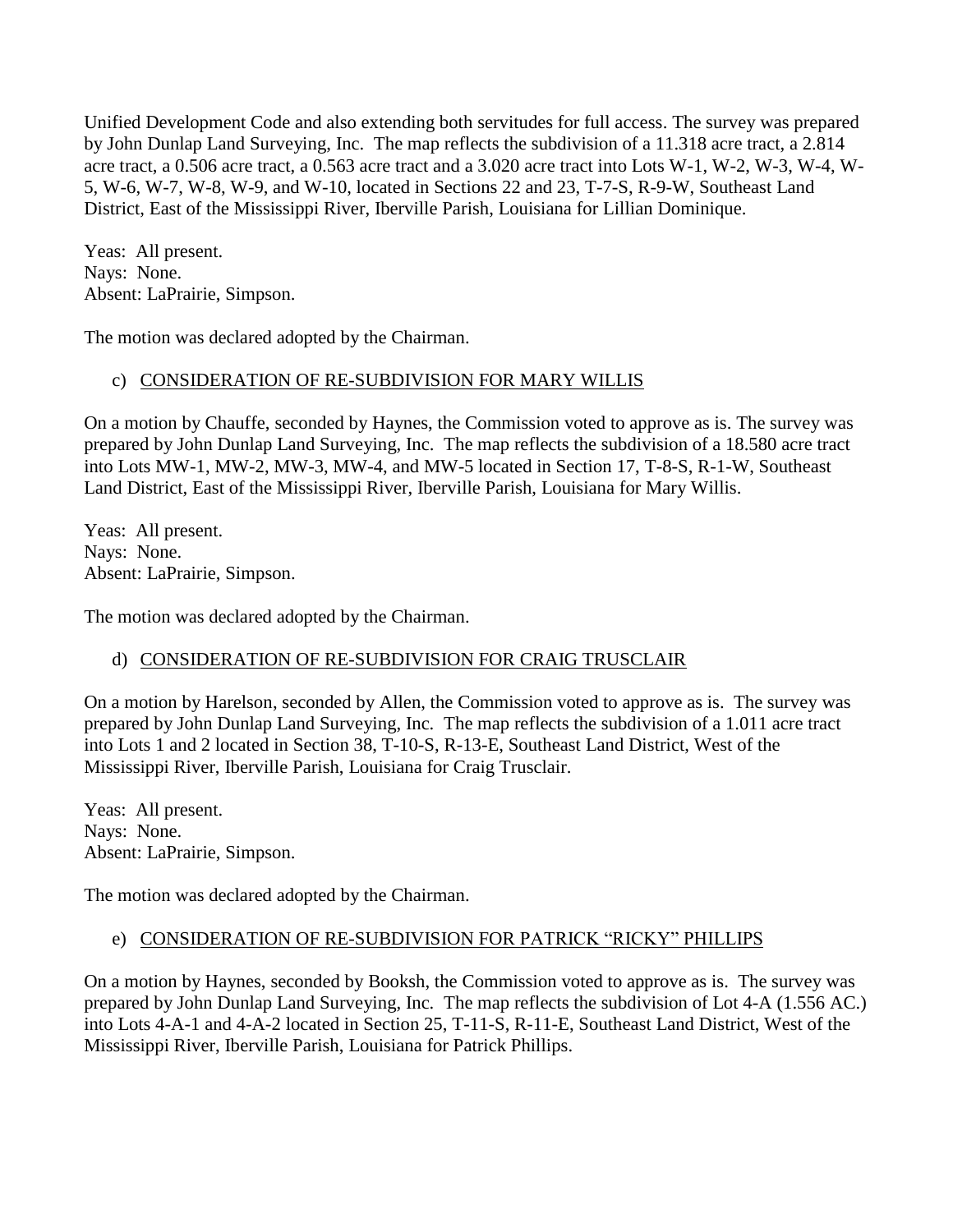Yeas: All present. Nays: None. Absent: LaPrairie, Simpson.

The motion was declared adopted by the Chairman.

### f) CONSIDERATION OF RE-SUBDIVISION FOR CALVIN MEDINE, JR.

On a motion by Haynes, seconded by Harelson, the Commission voted to approve as is. The survey was prepared by John Dunlap Land Surveying, Inc. The map reflects the subdivision of a 51.632 acre tract into Lots M-1 and M-2 located in Section 10, T-11-S, R-12-E, Southeast Land District, West of the Mississippi River, Iberville Parish, Louisiana for Calvin Medine, Jr. & Tammy Medine & others.

Yeas: All present. Nays: None. Absent: LaPrairie, Simpson.

The motion was declared adopted by the Chairman.

## g) CONSIDERATION OF RE-SUBDIVISION FOR DANIEL CEDETAL

On a motion by Chauffe, seconded by Booksh, the Commission voted to approve as is. The survey was prepared by John Dunlap Land Surveying, Inc. The map reflects the subdivision of Lot A and a 0.525 AC. Lot into Lot A-1 and Lot A-2 located in Section 42, T-11-S, R-13-E, Southeast Land District, West of the Mississippi River, Iberville Parish, Louisiana for Daniel Anthony Cedotal.

Yeas: All present. Nays: None. Absent: LaPrairie, Simpson.

The motion was declared adopted by the Chairman.

#### OLD BUSINESS

None.

#### ADDENDUM

None.

#### DISCUSSIONS

Chairman Dunn introduced the newest Planning Commission member, Mrs. Carrie Booksh.